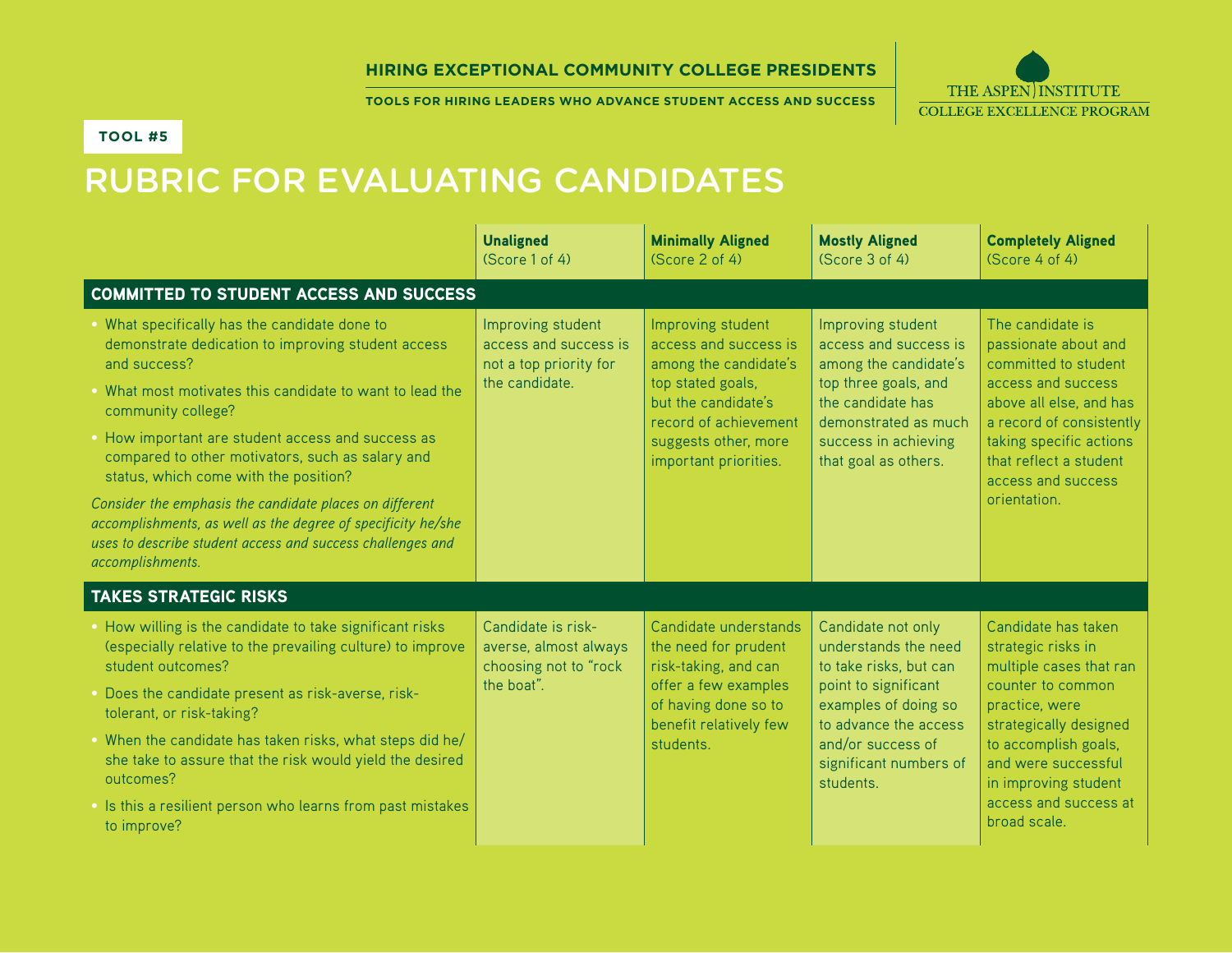(page 2 of 5)

|                                                                                                                                                                                                                                                                                                                                                                                                                                                                                                                                                                                                                                                          | <b>Unaligned</b><br>(Score 1 of 4)                                                                                                                                              | <b>Minimally Aligned</b><br>(Score 2 of 4)                                                                                                                                                                                                                               | <b>Mostly Aligned</b><br>(Score 3 of 4)                                                                                                                                                                           | <b>Completely Aligned</b><br>(Score 4 of 4)                                                                                                                                                                                                                                                        |
|----------------------------------------------------------------------------------------------------------------------------------------------------------------------------------------------------------------------------------------------------------------------------------------------------------------------------------------------------------------------------------------------------------------------------------------------------------------------------------------------------------------------------------------------------------------------------------------------------------------------------------------------------------|---------------------------------------------------------------------------------------------------------------------------------------------------------------------------------|--------------------------------------------------------------------------------------------------------------------------------------------------------------------------------------------------------------------------------------------------------------------------|-------------------------------------------------------------------------------------------------------------------------------------------------------------------------------------------------------------------|----------------------------------------------------------------------------------------------------------------------------------------------------------------------------------------------------------------------------------------------------------------------------------------------------|
| <b>BUILDS STRONG TEAMS</b>                                                                                                                                                                                                                                                                                                                                                                                                                                                                                                                                                                                                                               |                                                                                                                                                                                 |                                                                                                                                                                                                                                                                          |                                                                                                                                                                                                                   |                                                                                                                                                                                                                                                                                                    |
| • Has the candidate built a team of leaders that shares<br>his/her philosophies and extends his/her reach across<br>the institution and community?<br>• Does the candidate have a history of collaboratively<br>working with faculty and staff (including the faculty<br>senate and union leadership) to improve student<br>learning and completion?<br>. How has the candidate collaborated-and, beyond that,<br>created a culture of collaboration-to ensure broad<br>agreement about reforms?<br>• To what extent does the candidate take most of the<br>credit, versus sharing credit, for success? Who gets<br>the blame when something goes wrong? | Candidate has little<br>strategic vision for<br>building a senior staff<br>or engaging faculty<br>and staff as partners<br>in achieving student<br>access and success<br>goals. | Candidate<br>demonstrates open-<br>mindedness toward<br>other leaders, faculty,<br>and staff, but has a<br>record of generally<br>working with "true<br>believers," rather<br>than helping to shape<br>and collaborate with<br>leadership, faculty and<br>staff broadly. | Candidate has the<br>ability to understand<br>the concerns of other<br>leaders, faculty, and<br>staff and work with<br>them to create and<br>execute plans in ways<br>that improve student<br>access and success. | Candidate has<br>exceptional ability to<br>build a senior team and<br>to work with faculty<br>and staff to create<br>an institution-wide<br>culture of involvement<br>and collaboration<br>that, in turn, regularly<br>results in significant<br>improvements in<br>student access and<br>success. |
| <b>ESTABLISHES URGENCY FOR IMPROVEMENT</b>                                                                                                                                                                                                                                                                                                                                                                                                                                                                                                                                                                                                               |                                                                                                                                                                                 |                                                                                                                                                                                                                                                                          |                                                                                                                                                                                                                   |                                                                                                                                                                                                                                                                                                    |
| . What in the candidate's experience suggests an<br>understanding of the need to create urgency for<br>executing strategic plans and the capacity to build a<br>shared sense of purpose across the college or the<br>community?<br>. Does the candidate embrace the need to disrupt the<br>status quo by acknowledging serious shortcomings in<br>student access and success, without laying blame?<br>Does the candidate have a history that suggests a<br>willingness to consistently rally people around a major<br>goal for improvement?                                                                                                             | Candidate has<br>very limited or no<br>understanding of<br>the need to build<br>and sustain urgency<br>in order to lead<br>institution-wide or<br>community-wide<br>reform.     | Candidate understands<br>the need to build<br>urgency, and can<br>demonstrate limited<br>accomplishments in<br>doing so within an<br>institution or across a<br>community to facilitate<br>modest change.                                                                | Candidate understands<br>the need for urgency,<br>and has effectively<br>done so on more<br>than one occasion to<br>inspire and achieve<br>significant change at<br>the institution and/or<br>community level.    | Candidate understands<br>the need to build and<br>maintain urgency<br>and has consistently<br>demonstrated<br>the ability to lead<br>efforts that quickly<br>led to significant<br>improvements in<br>student access and<br>success.                                                               |

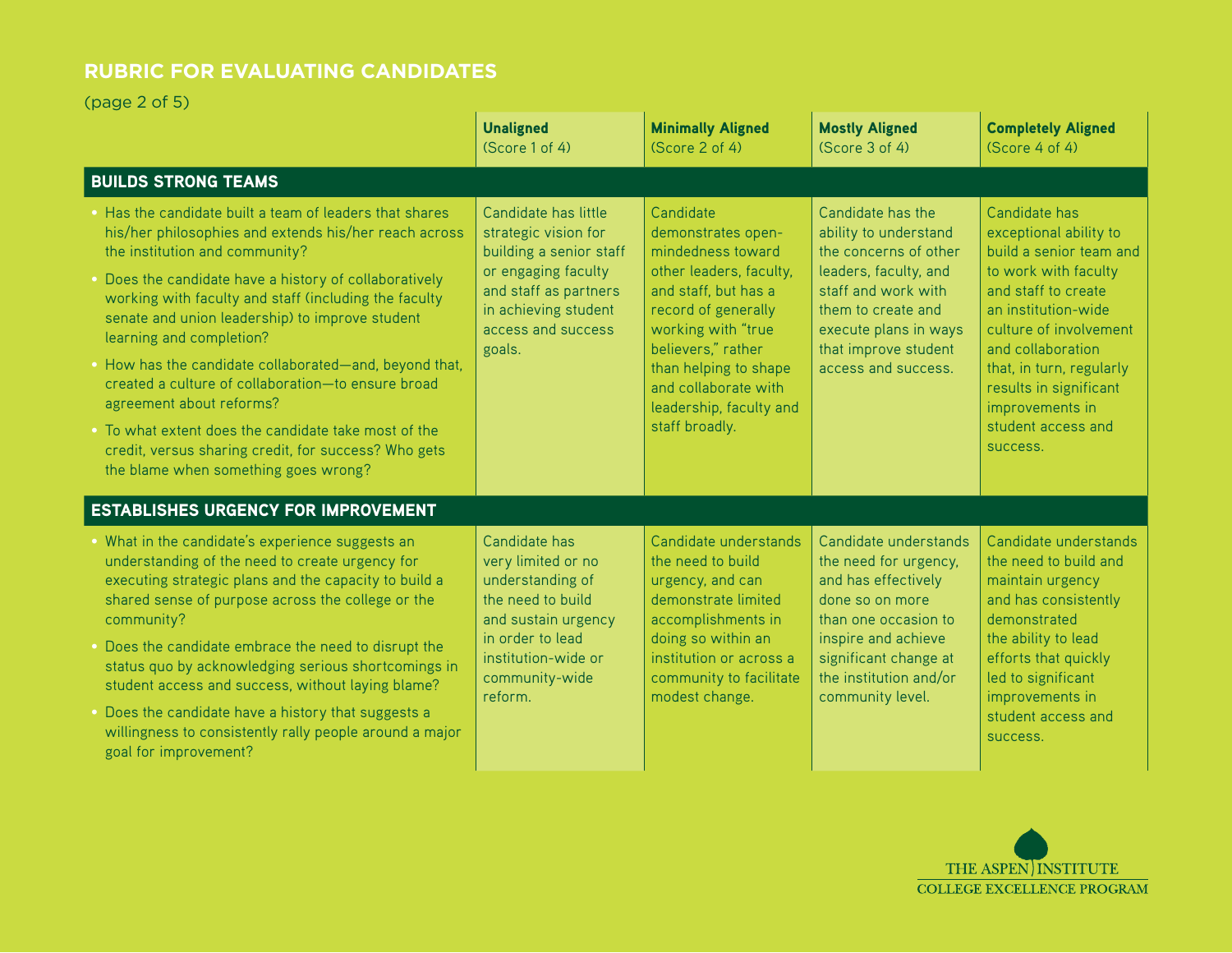(page 3 of 5)

|                                                                                                                                                                                                                                                                                                                                                                                                                                                                                                                                                                                                                                                                                                                                                                                               | <b>Unaligned</b><br>(Score 1 of 4)                                                                                                                                                    | <b>Minimally Aligned</b><br>(Score 2 of 4)                                                                                                                                                                                    | <b>Mostly Aligned</b><br>(Score 3 of 4)                                                                                                                                    | <b>Completely Aligned</b><br>(Score 4 of 4)                                                                                                                                                            |
|-----------------------------------------------------------------------------------------------------------------------------------------------------------------------------------------------------------------------------------------------------------------------------------------------------------------------------------------------------------------------------------------------------------------------------------------------------------------------------------------------------------------------------------------------------------------------------------------------------------------------------------------------------------------------------------------------------------------------------------------------------------------------------------------------|---------------------------------------------------------------------------------------------------------------------------------------------------------------------------------------|-------------------------------------------------------------------------------------------------------------------------------------------------------------------------------------------------------------------------------|----------------------------------------------------------------------------------------------------------------------------------------------------------------------------|--------------------------------------------------------------------------------------------------------------------------------------------------------------------------------------------------------|
| PLANS LASTING INTERNAL CHANGE                                                                                                                                                                                                                                                                                                                                                                                                                                                                                                                                                                                                                                                                                                                                                                 |                                                                                                                                                                                       |                                                                                                                                                                                                                               |                                                                                                                                                                            |                                                                                                                                                                                                        |
| Does the candidate have the ability to develop a<br>successful strategy for change likely to result in college-<br>wide improvements in student access and success?<br>. What plans has the candidate helped lead or develop<br>that have resulted in scaled, sustainable improvements<br>in student outcomes?<br>. What does the candidate perceive are the key<br>steps to effecting culture change within a complex<br>organization? What has the candidate learned about<br>how to lead large-scale change initiatives?<br>Look for evidence that the candidate understands the dual need<br>for focused, clear, actionable plans and broad buy-in for change.<br>Primary contexts within which candidates might pursue such<br>goals are strategic planning and reaccreditation efforts. | There is very limited<br>or no evidence that the<br>candidate's efforts to<br>lead strategic planning<br>resulted in significant<br>improvements in<br>student access and<br>success. | Candidate has engaged<br>in strategic planning<br>aimed at improving<br>student access and<br>success, but can<br>provide few concrete<br>examples of those<br>plans resulting in<br>improved student<br>outcomes.            | Candidate has engaged<br>in strategic planning<br>that has, at times,<br>resulted in significant<br>improvements in<br>student access and/or<br>success.                   | Candidate has a history<br>of strategic planning<br>that has in multiple<br>instances resulted in<br>large-scale reform<br>leading to significant<br>improvements in<br>student access and<br>success. |
| <b>RESULTS-ORIENTED</b>                                                                                                                                                                                                                                                                                                                                                                                                                                                                                                                                                                                                                                                                                                                                                                       |                                                                                                                                                                                       |                                                                                                                                                                                                                               |                                                                                                                                                                            |                                                                                                                                                                                                        |
| . Does the candidate have a history of ensuring that solid<br>evidence/data on student outcomes as well as program<br>and institutional effectiveness are collected and<br>acted upon?<br>. What measures would the candidate use to evaluate<br>student access and success?<br>. Look for specific examples of how he/she has<br>evaluated the success of major initiatives and has used<br>information to inform changes in course, especially<br>when evaluations suggested ineffective, unsustainable,<br>or non-scalable programs.                                                                                                                                                                                                                                                       | Candidate demonstrates<br>little facility with<br>using data and<br>evidence and little<br>interest in rigorous<br>assessment of<br>program/institutional<br>effectiveness.           | Candidate demonstrates<br>some facility with<br>using data and<br>evidence, has some<br>history using data<br>to assess program<br>or institutional<br>effectiveness, and has<br>used assessments to<br>inform modest change. | Candidate is drawn to<br>using evidence and has<br>on multiple occasions<br>intentionally changed<br>large-scale efforts<br>as a result of strong<br>evaluation practices. | Candidate has a<br>mature and advanced<br>understanding<br>of evidence and<br>evaluation and<br>knows how to use<br>data and evidence<br>to drive continuous<br>improvement in major<br>initiatives.   |

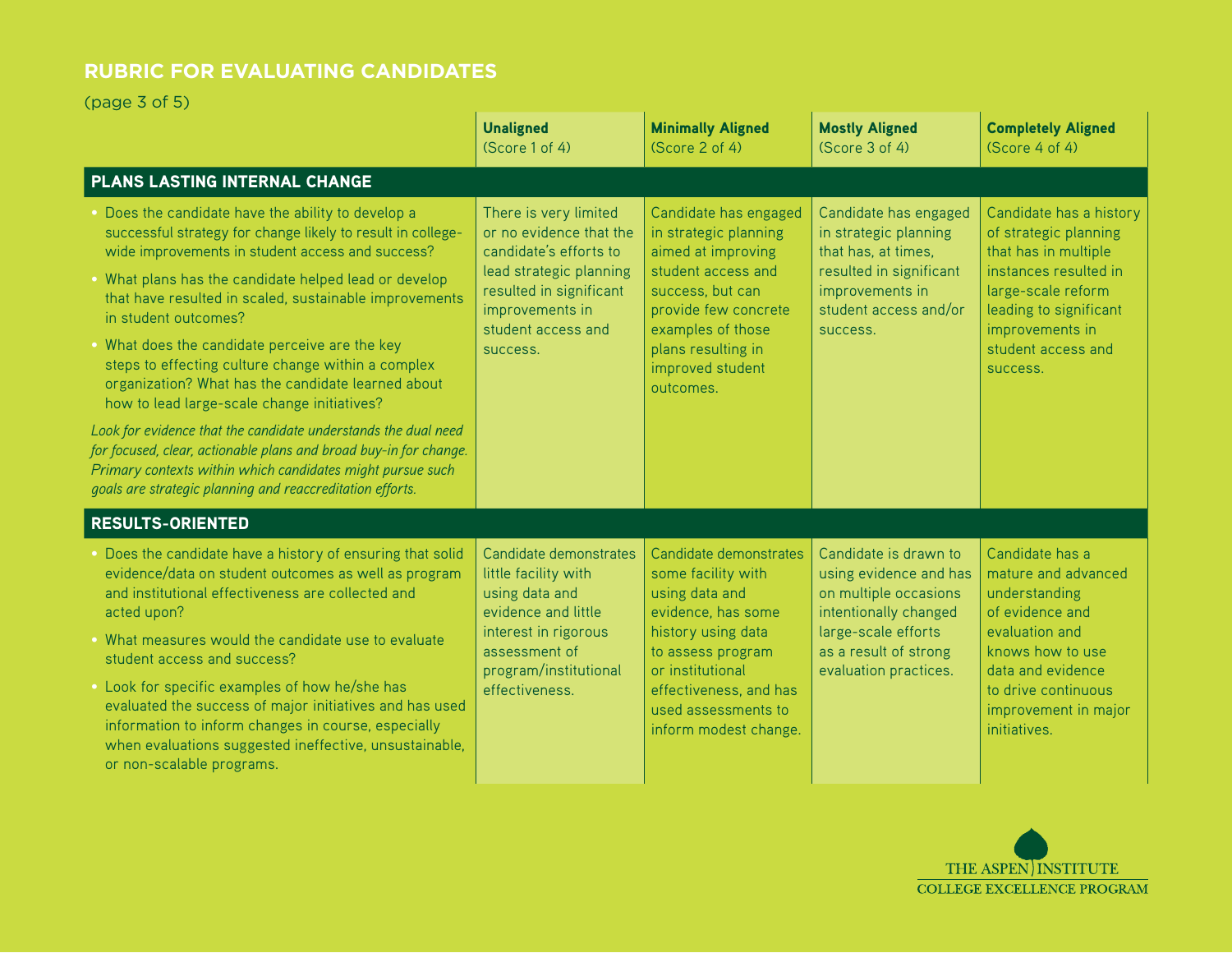(page 4 of 5)

|                                                                                                                                                                                                                                                          | <b>Unaligned</b><br>(Score 1 of 4)                                                                                  | <b>Minimally Aligned</b><br>(Score 2 of 4)                                                                                                                                | <b>Mostly Aligned</b><br>(Score 3 of 4)                                                                                                                           | <b>Completely Aligned</b><br>(Score 4 of 4)                                                                                                                                                        |  |
|----------------------------------------------------------------------------------------------------------------------------------------------------------------------------------------------------------------------------------------------------------|---------------------------------------------------------------------------------------------------------------------|---------------------------------------------------------------------------------------------------------------------------------------------------------------------------|-------------------------------------------------------------------------------------------------------------------------------------------------------------------|----------------------------------------------------------------------------------------------------------------------------------------------------------------------------------------------------|--|
| <b>COMMUNICATES EFFECTIVELY</b>                                                                                                                                                                                                                          |                                                                                                                     |                                                                                                                                                                           |                                                                                                                                                                   |                                                                                                                                                                                                    |  |
| . Can the candidate boil down complex issues to convey<br>their importance to stakeholder groups with divergent<br>perspectives and interests?<br>• Can the candidate provide significant examples of<br>having successfully communicated the importance | Candidate did<br>not demonstrate<br>effective strategic<br>communication<br>abilities.                              | Candidate demonstrates<br>reasonably strong<br>communication skills<br>but cannot provide<br>many good examples<br>of strategically<br>communicating to<br>achieve goals. | Candidate has strong<br>communication and<br>listening skills and can<br>demonstrate some<br>evidence of using<br>those skills to advance<br>strategic interests. | Candidate is a very<br>strong communicator<br>and can demonstrate<br>consistent ability<br>to communicate<br>effectively with<br>multiple stakeholder<br>groups to advance<br>strategic interests. |  |
| of a change agenda to secure support from diverse<br>stakeholder groups?                                                                                                                                                                                 |                                                                                                                     |                                                                                                                                                                           |                                                                                                                                                                   |                                                                                                                                                                                                    |  |
| . Does the candidate's communication ability include a<br>willingness and ability to listen?                                                                                                                                                             |                                                                                                                     |                                                                                                                                                                           |                                                                                                                                                                   |                                                                                                                                                                                                    |  |
| FINANCIAL AND OPERATIONAL ABILITY                                                                                                                                                                                                                        |                                                                                                                     |                                                                                                                                                                           |                                                                                                                                                                   |                                                                                                                                                                                                    |  |
| . What are the candidate's strengths and weaknesses in<br>ensuring the fiscal stability of an institution? In leading<br>organizations (or units) that effectively implemented<br>programs and processes?                                                | Candidate is not able to<br>articulate examples of<br>having led successful<br>implementation of<br>change efforts. | Candidate can point<br>to limited success<br>in implementation of<br>change efforts, but<br>cannot effectively<br>identify why or how<br>they worked.                     | Candidate is committed<br>to, can intentionally<br>guide, and has<br>examples of successful<br>large-scale change<br>implementation efforts.                      | Candidate has an<br>advanced capability<br>to implement change<br>initiatives, and provides<br>multiple examples of<br>having done so.                                                             |  |
| . Consider whether the candidate has faced complex<br>implementation challenges and can articulate steps he/<br>she took that led to success-and which ones led to<br>failure-in the face of such challenges.                                            |                                                                                                                     |                                                                                                                                                                           |                                                                                                                                                                   |                                                                                                                                                                                                    |  |
| . What has the candidate's record been for ensuring the<br>sufficiency of resources for operations?                                                                                                                                                      |                                                                                                                     |                                                                                                                                                                           |                                                                                                                                                                   |                                                                                                                                                                                                    |  |